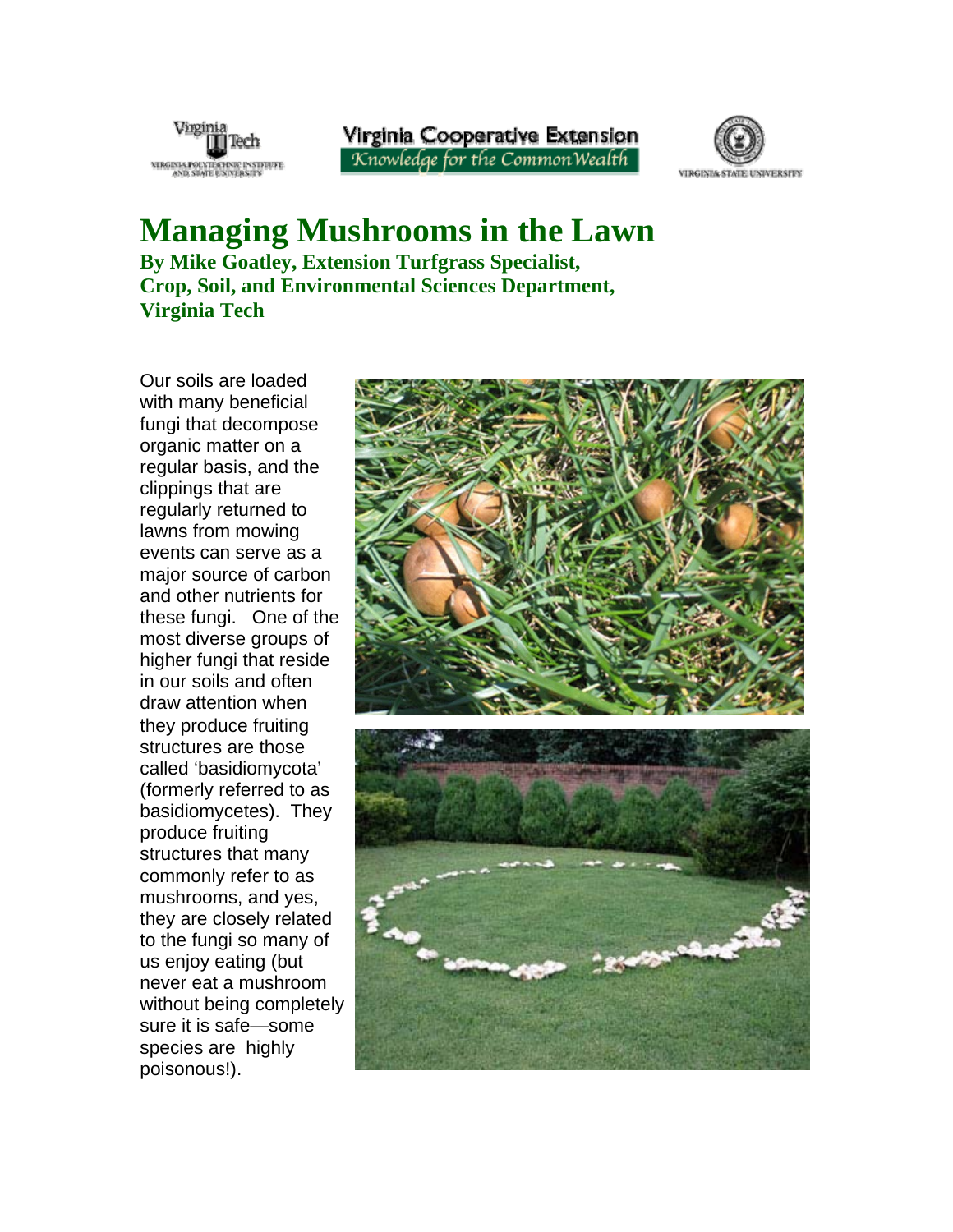For several of these species, their fruiting bodies emerge in half or full-circle shapes in lawns in what is often referred to as a 'fairy ring' (a name derived from folklore). The fruiting structures take on many shapes, some having the classic toadstool shape with a 'stem and a cap' and others being more 'puffball' in appearance.



Before the fruiting structures emerge, fungal activity in the soil is often noted by dark rings or bands of turf which are actually a nitrogen-induced color and growth response of the grass due to organic matter being decomposed in the soil. The nitrogen released by the fungus is being absorbed by the turf root systems in these areas

and triggering this visible response. This is often most noticeable during some kind of temperature (either warm or cold) or moisture stress period.

**How should you manage mushrooms in the lawn?** Rarely does fairy ring in a lawn warrant chemical treatment. It is possible that they can cause a phenomenon called **localized dry spot** and thinning and/or loss of turf can occur when the fungus gets so thick in the soil that water can not penetrate the fungal mass. However, this most often occurs on sand-based golf greens where it IS a major concern in this highly specialized area of turf management. Fairy ring usually does not reach this level of concern in a home lawn and if it does, one of the best treatment methods is to simply aerate the area to break through the fungal barrier.

One thing that is almost always NOT recommended or warranted for homelawns is a chemical fungicide application. These soil-borne fungi are almost impossible to control with even the most active fungicides, and the best option to deal with their fruting bodies is to simply mow them or drag them with a garden hose etc. One friend of mine does his best 'Bill Murray with a golf club' impersonation from 'Caddyshack' !

The dark rings are best managed through fertilization to mask the color response; foliar applications of iron work well to hide the ring (a standard trick of the trade of professional lawn care operators that will work equally well for do-ityourselfers), and when appropriate, N fertilizers will obviously do the job as well.